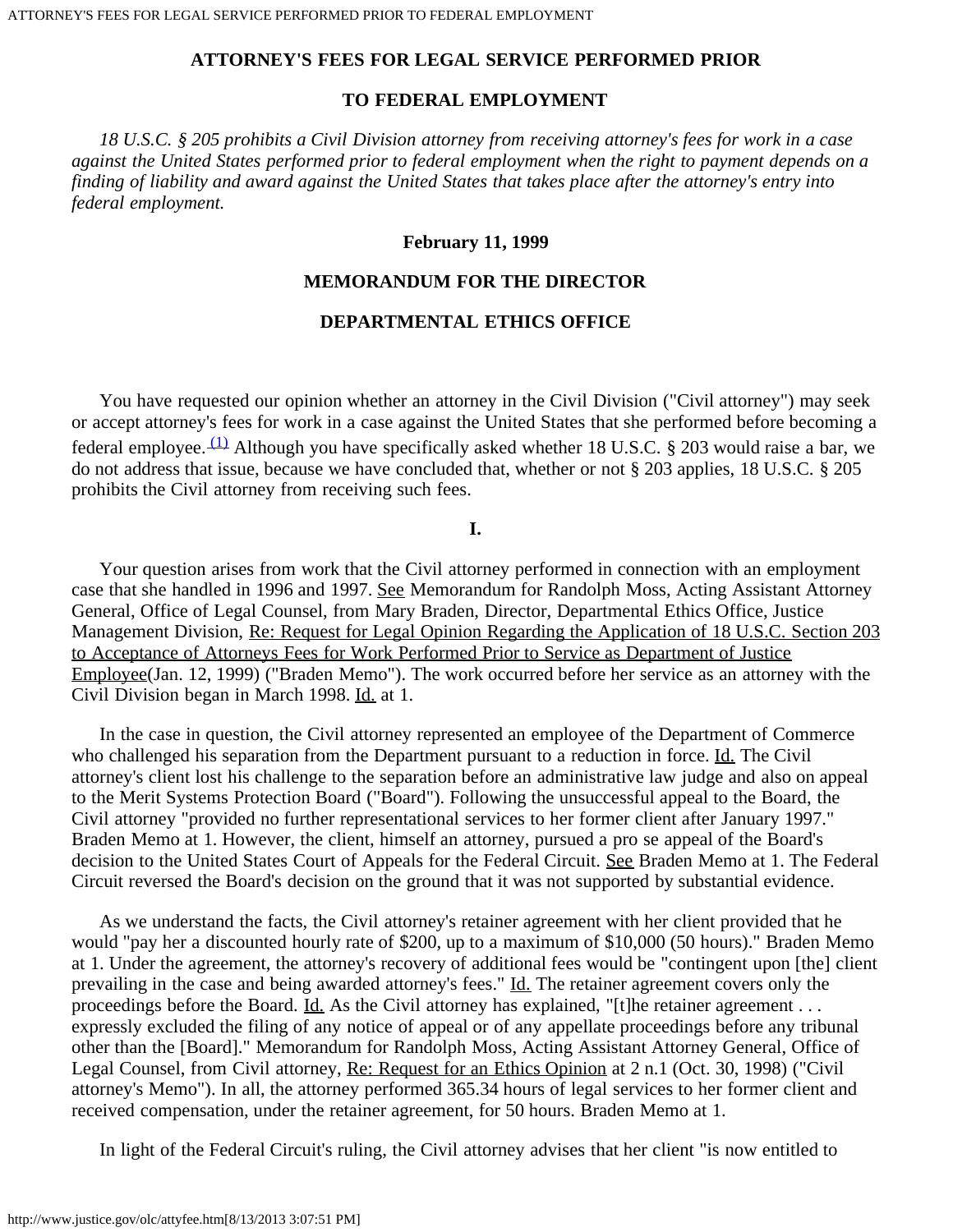petition the [Board] for an award of attorney's fees both to reimburse himself for the money he has already paid to me (i.e., the 'cap' amount) and to finally compensate me for the additional 315 hours I expended upon his behalf in 1996." Civil attorney's Memo at 4. The attorney states that the retainer agreement authorized her "to seek fees from the defendant pursuant to the fee shifting statute should the matter settle or should plaintiff prevail." Id. at 2. She notes that a retainer agreement of this type, which contains a fee "cap" with a right to recover an additional amount only if the client prevails, is typical in the field of employment law where the substantive statutes providing the basis for employment claims contain fee shifting provisions that allow plaintiffs to recover attorney's fees from the defendants. Id. at 2.

#### **II.**

 Based on previous opinions of the Office of Legal Counsel ("OLC"), your office has advised the Deputy Designated Agency Ethics Official in the Civil Division that 18 U.S.C. § 203 would forbid the Civil attorney from recovering the contingent portion of the fees that she is owed under the retainer agreement. Braden Memo at 2. Under § 203, any officer or employee of the executive branch who, "otherwise than as provided by law for the proper discharge of official duties, directly or indirectly . . . demands, seeks, receives, accepts, or agrees to receive or accept any compensation for any representational services, as agent or attorney or otherwise, rendered or to be rendered either personally or by another" during the employee's federal service is guilty of a crime. 18 U.S.C. § 203(a) (1994).

 In providing your advice, you noted that it is "'the longstanding view of the Office of Legal Counsel that Section 203 prohibits an individual entering government employment from maintaining a contingent interest in fees recoverable in a proceeding involving the United States.'" Braden Memo at 2 (quoting Memorandum for Charles F.C. Ruff, Counsel to the President, from Dawn Johnsen, Acting Assistant Attorney General, Office of Legal Counsel, Re: Proposed Nomination at 2 (Jan. 28, 1998)). You advised that our office's interpretation "reflects the conclusion that a contingent fee covers the entire representation up to the payment, that the amount remains uncertain until then, and that the fees thus compensate, in part, for representational services performed after the employee began working for the United States." Id. at 2.

 In the present case, you did not find "any basis to distinguish [the Civil attorney's] situation from previous ones in which OLC found that Section 203 barred acceptance of compensation by federal employees for services they performed prior to their government service." Id. at 3. You explained that "it is undisputed that any recovery in addition to the \$10,000 cap her client was obligated to pay was entirely contingent on the case being appealed, and of her client prevailing on appeal." Id. Because "[t]he final stages of the appeal and the court's decision took place after she was a federal employee," you concluded that OLC's prior interpretation of section 203 foreclosed her recovery of the outstanding, contingent portion. Id. As you explained, "based on OLC's view that contingent fees are based in some part on representations that continue until the contingency is fixed, unless she were to have agreed to a fixed sum from her former client irrespective of the outcome of the case, we did not see any way to distinguish her situation from those in which OLC has found Section 203 to prohibit acceptance of payments for work done prior to federal employment." Id. at 3.

 In her own submission to our office, the Civil attorney has disputed the conclusion that 18 U.S.C. § 203 would prohibit her recovery of the contingent portion of the fees under the retainer agreement. See Civil attorney's Memo, supra. She contends that she has "rendered no 'services' to [her client] while serving as a federal employee." Id. at 5. She argues instead that she seeks recovery only for hours she worked more than a year before joining the Department of Justice, that those hours are documented, that she had no role in the appeal of her client's case to the Federal Circuit, and that "any fee petition submitted to the [Board] would merely iterate time sheet entries and seek fees based upon total hours worked times a fixed hourly rate of \$200.00." Id. at 4-5. As a result, she contends that her situation differs from the typical contingency fee case, "wherein the attorney seeks to recover a percentage of the ultimate monetary award." Id. at 6. Here, she contends, she seeks only to "recover on a quantum meruit basis fees at a fixed hourly rate for identifiable hours worked in 1996." Id.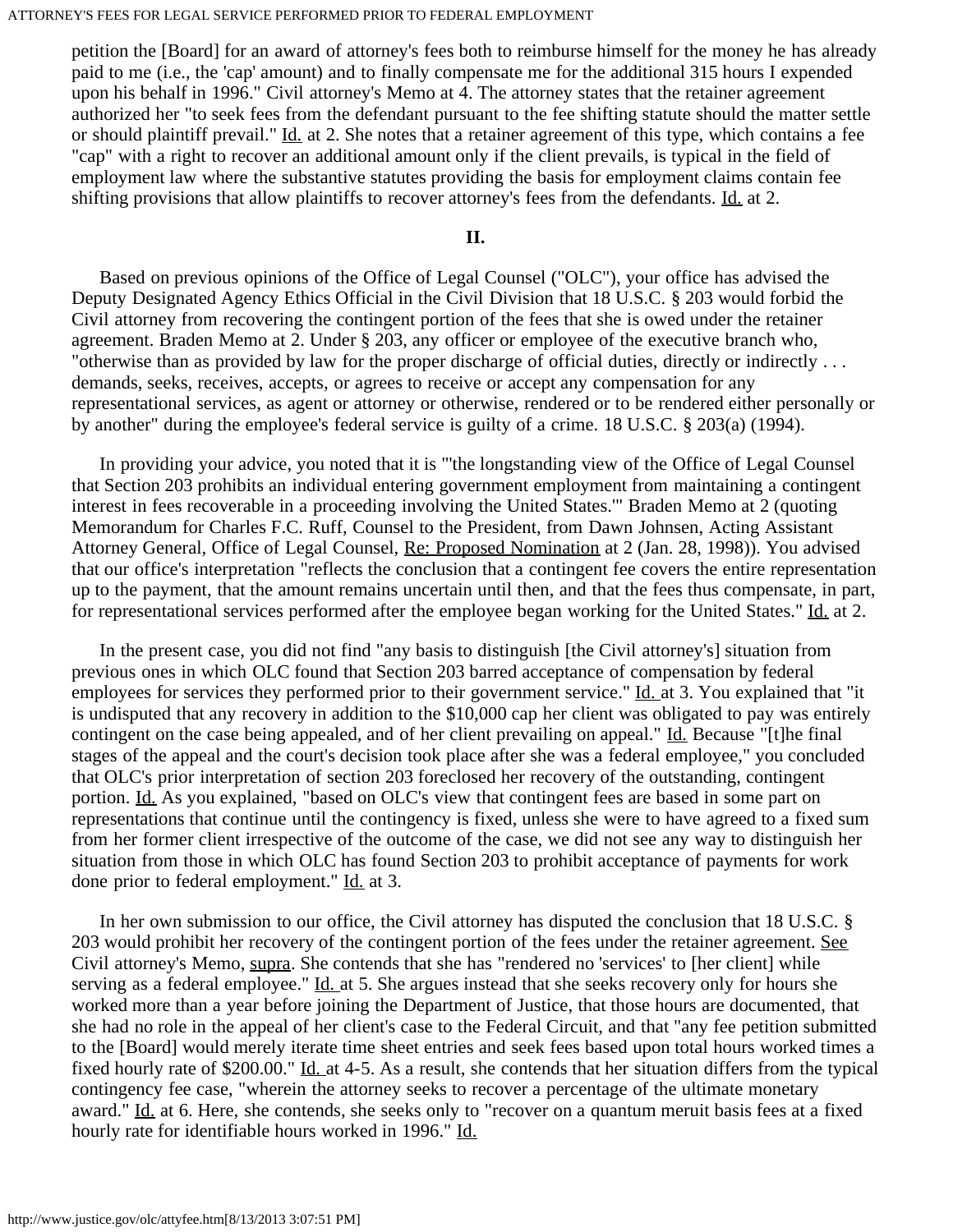### **III.**

We do not address whether 18 U.S.C. § 203 would allow the Civil attorney to recover the attorney's fees at issue, because we conclude that, in any event, 18 U.S.C. § 205 bars recovery.

 Section 205, among other things, prohibits any officer or employee of the executive branch from "receiv[ing] . . . any share of or interest in" a "claim" against the United States, "in consideration of assistance in the prosecution of such claim." 18 U.S.C. § 205(a)(1) (1994). The Civil attorney thus could not receive any part of attorney's fees that might now be awarded to her client if (1) those fees represent, or constitute a portion of, a "claim against the United States" and (2) the payment to the attorney would be "in consideration of the assistance in the prosecution" of such claim.

 The petition for attorney's fees is a demand for the payment of money by the United States, and such a demand falls within the core meaning of the phrase, "claim against the United States." See H.R. Rep. No. 87-748, at 21 (1961); S. Rep. No. 87-2213, at 11 (1962) (citing United States v. Bergson, 119 F. Supp. 459 (D.D.C. 1954)); United States v. 679.19 Acres of Land, 113 F. Supp. 590, 593-94 (D.N.D. 1953); Bayless Manning, Federal Conflict of Interest Law 88 (1964); see also Acceptance of Legal Fees by United States Attorney, 6 Op. O.L.C. 602, 603 (1982) (arguing for broader meaning) ("1982 OLC Opinion"); Prosecution of Claims by Retired Army Officers, 40 Op. Att'y Gen. 533, 534 (1947) (same). The more difficult question under the statute is whether the payment of fees to the Civil attorney from such an award would be "in consideration of assistance in the prosecution of such claim." 18 U.S.C. § 205(a)(1) (emphasis added). A proper resolution of this question requires us to determine the meaning of the statutory phrase "claim against the United States."

 There are two possible meanings of that phrase as it relates to the fee petition. The first possibility would be to classify the fee petition as a "claim against the United States" that is distinct from, and independent of, the broader challenge to the Department of Commerce's separation of the Civil attorney's client on which the petition for the attorney's fees award would ultimately rest. The second possibility would be to classify the fee petition as a portion of the relief that would be available to her client incident to his broader "claim against the United States" challenging the Department's separation determination.  $(2)$ 

 Under the first classification of the fee petition, there would be a substantial argument that § 205 would not constitute a bar to the Civil attorney's receipt of all of the fees from the award, even though it would bar her receipt of a portion of such fees. The reference in § 205 to "such claim" would, on this view, refer only to the fee petition, rather than to the broader challenge to the unlawful separation. That is, the fee petition would constitute the relevant "claim." Under this understanding, while the attorney would be barred by § 205 from receiving any fees that constituted consideration for her assistance in the prosecution of the fee petition, she would not be barred by § 205 from receiving the share of the fee award that constituted consideration for her assistance in the prosecution of the challenge to the unlawful separation. [\(3\)](#page-4-1)

 Under the second classification of the fee petition, however, § 205 would appear to constitute a bar to her receipt of any of the fees. On this view, the fee petition would not constitute a distinct and independent "claim against the United States" in its own right that would be severable from the underlying challenge to the Department of Commerce's decision regarding her client's employment. It would merely constitute a portion of the relief that would be available incident to the employee's broader "claim against the United States" challenging the unlawful separation by the Department of Commerce. Under this view, § 205 would bar the attorneys receipt of the fee award because she clearly would be receiving the fee award "in consideration of" her assistance in the prosecution of the challenge to the allegedly unlawful separation.

 In our view, the fee petition is more properly classified as a demand for money incident to the employee's broader challenge to the unlawful separation than as a distinct "claim against the United States." This classification appears to accord with the understanding of both the attorney and the client that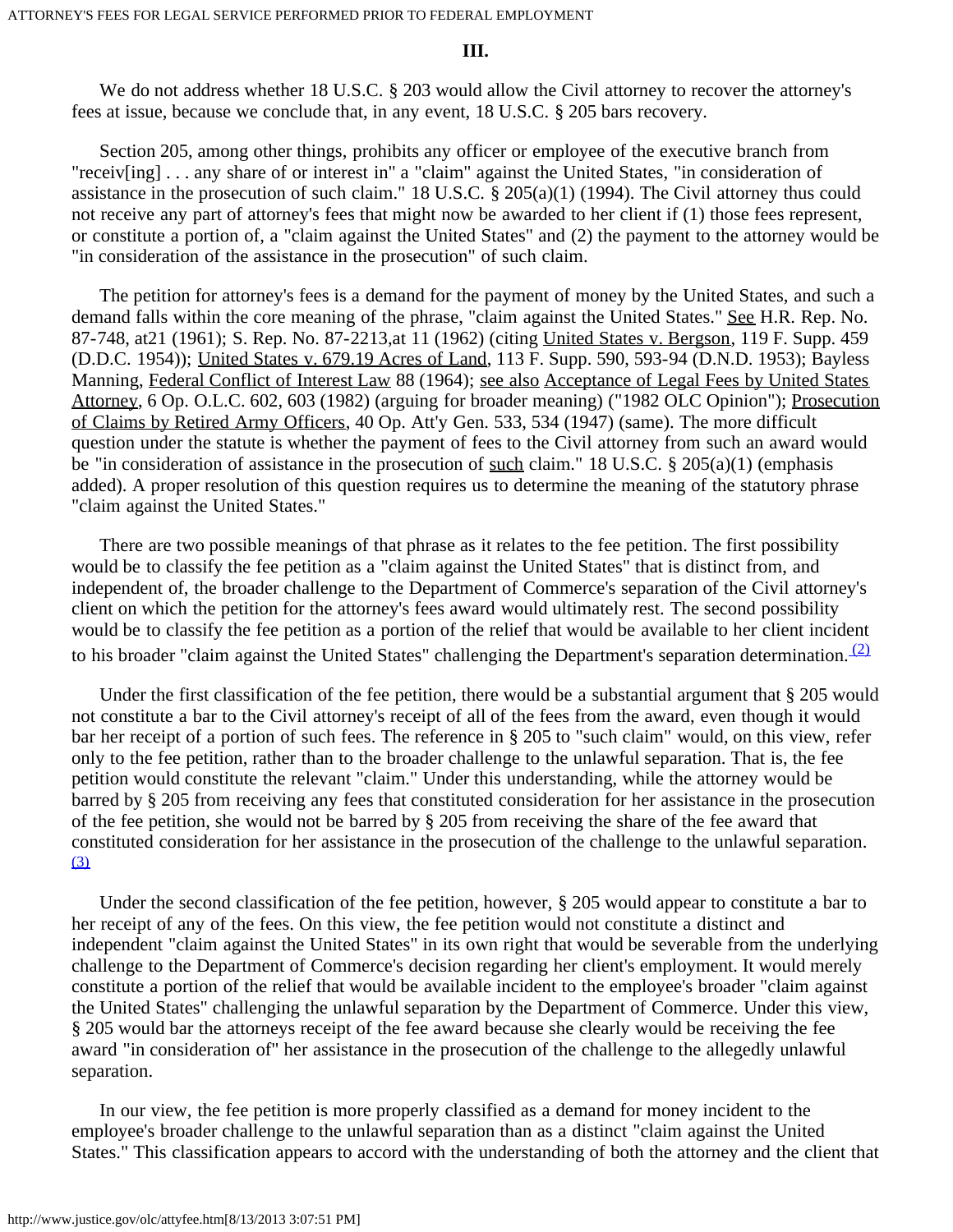#### ATTORNEY'S FEES FOR LEGAL SERVICE PERFORMED PRIOR TO FEDERAL EMPLOYMENT

the petition for the fee award was inextricably bound up with the underlying challenge to the separation decision. The Civil attorney's submission shows that, from the outset, her client's challenge to his separation from the Department of Commerce contemplated a request for monetary relief in the form of attorney's fees. The submission shows further that the attorney was not only aware that an award of attorney's fees was among the types of relief statutorily available to her client if his challenge to the separation succeeded, but also that she made sure that her retainer agreement provided that she would receive any attorney's fees award that her client might be entitled to recover as a consequence of his prevailing on the unlawful separation claim.

 In addition, the statutory provisions that govern the award of attorney's fees in employment cases such as her client's treat the determination of liability and the award of attorney's fees as if they were indivisible components of a single claim. Under the provisions, the client could be entitled to attorney's fees only as a "prevailing party," 5 U.S.C. § 7701(g)(1) (1994), and thus these provisions make the fee award contingent upon a determination regarding the merits of the challenge to the unlawful discharge in this case. The statute further provides that the adjudication of the fee petition shall be made by the same decision makers that determine the liability issue, and that the award shall be made "in the interests of justice,"id., a standard that appears to contemplate the adjudicators' consideration of the representation that had been provided in the underlying challenge. Indeed, the Board styles the consideration of a motion for attorney's fees as an "Addendum proceeding" to the liability phase, 5 C.F.R. § 1201.203(b) (1998), and because such a proceeding may cover compensatory and consequential damages, too,id.  $\S$  1201.204(c)(2), it is hard to view the "Addendum" as anything other than the next phase of a single proceeding on a single claim.

 A separate provision of the relevant attorney's fee statute, which applies to petitions for awards resulting from certain types of employment claims, lends additional support to the conclusion that the fee petition should not be understood to constitute a "claim against the United States" that is distinct from the challenge to the unlawful separation. See 5 U.S.C. § 7701(g)(2) (1994). The provision states that for certain employment claims, the fee petition should be governed by the provisions of 42 U.S.C. § 2000e-5k (1994). See 5 U.S.C. § 7701(g)(2). Those provisions, in turn, equate the attorney's fees that may be awarded for such employment claims with the "costs" of bringing the underlying claims. See 42 U.S.C. § 2000e-5k. The reference in 5 U.S.C. § 7701(g)(2) to 42 U.S.C. § 2000e-5k, which describes the fee award as covering the "costs" of the underlying employment claim, suggests that the drafters of the statute governing the attorney's fees award in this matter conceived of the petition for such an award as being incident to the underlying claim for relief from the wrongful discharge rather than as a distinct claim in its own right. That suggestion accords with a construction of § 205 that would deem the fee petition to be an aspect of the underlying challenge to the separation determination rather than an independent claim.

We note that the 1982 OLC Opinion suggested that a quantum meruit payment to a federal employee for work he had performed before entering the government might, under the circumstances, have been consistent with § 205. 6 Op. O.L.C. at 603-04. There, however, the lawfulness of the payment depended on establishing that the employee had "eliminated his interest in the claim" against the United States by turning his interest into a non-contingent right to recover from his succeeding counsel. Id. at 604. Here, by contrast, the Civil attorney's right to payment depended on a finding of liability, which was contingent when she entered the government, and still depends on an award against the government by the Board. A payment to her thus would be a share of a claim against the United States.

# BETH NOLAN Deputy Assistant Attorney General Office of Legal Counsel

<span id="page-3-0"></span>1. Editor's Note: For privacy reasons, material has been redacted from this opinion that might identify the